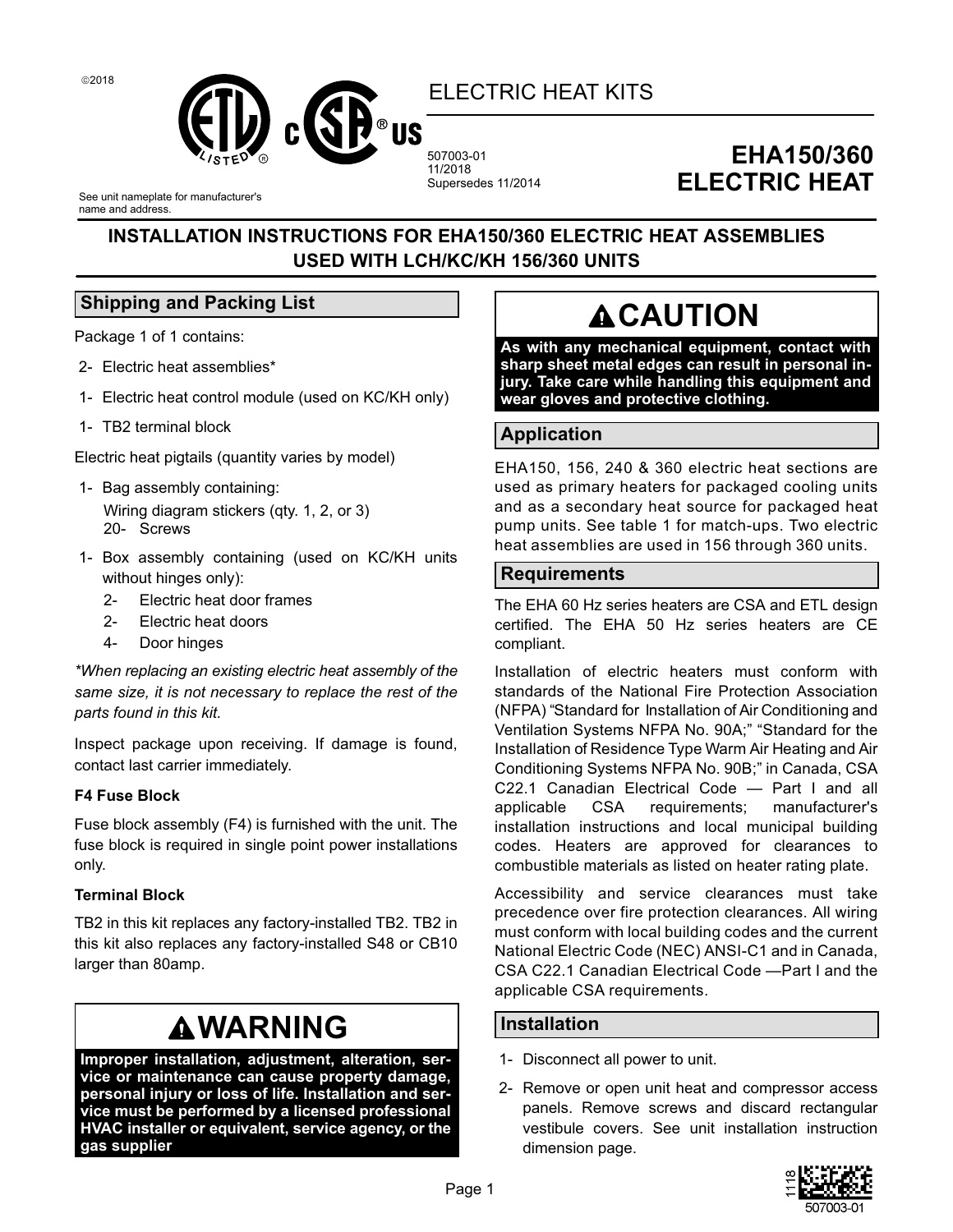### 3- *LCH/KC/KH156 Units -* Knock down two tabs in unit heat sections. See figure 1.

- 4- Insert electric element heat assembly into rectangular vestibule opening and secure assembly using screws provided. See figure 1.
- 5- *KC/KH Units Only -*

Install electric heat control module in control area as shown in figure 2. Secure with #8 thread forming screws (provided).

- 6- *Units Without CB10 or S48 Only -* Replace the unit terminal block TB2 with the terminal block provided in kit.
- 7- Place appropriate electric heat wiring diagram on the inner side of compressor access panel. One, two, or three diagrams are provided with each kit. When diagrams have the same unit model number refer to the following:

LCH units will be equipped with either an M2 or M3 Unit Controller. M2 or M3 will be printed on the bottom of the Unit Controller near the SBUS connector. On units equipped with an M3 Unit Controller, use the diagram which has A178 in the key list.

| Packaged Units       | Catalog No./ Part No. | Unit Voltage | Figure         | Electric Heat                | <b>KW</b><br>Output |
|----------------------|-----------------------|--------------|----------------|------------------------------|---------------------|
|                      | 53W84 / 604503-01     | 208/230      | 5              |                              |                     |
|                      | 53W86 / 604503-03     | 460          | 5              | EHA240-7.5 and EHA240S-7.5   | 15                  |
| 156-300S (13-25 Ton) | 53W87 / 604503-04     | 600          | 5              |                              |                     |
|                      | 67W96 / 604503-33     | 380          | 5              | EHA240-5.7 and EHA240S-5.7   | 11.5                |
|                      | 53W88 / 604503-05     | 208/230      | 6              |                              |                     |
| 156 (13 Ton)         | 53W90 / 604503-07     | 460          | 5              | EHA156-15 and EHA156S-15     | 30                  |
|                      | 53W91 / 604503-08     | 600          | 5              |                              |                     |
|                      | 67W97 / 604503-34     | 380          | 5              | EHA156-11.5 and EHA156S-11.5 | 23                  |
|                      | 53W92 / 604503-09     | 208/230      | 6              |                              |                     |
| 180-360 (15-30 Ton)  | 53W94 / 604503-11     | 460          | 5              | EHA360-15 and EHA360S-15     | 30                  |
|                      | 53W95 / 604503-12     | 600          | 5              |                              |                     |
|                      | 67W98 / 604503-35     | 380          | 5              | EHA360-11.5 and EHA360S-11.5 | 23                  |
|                      | 53W96 / 604503-13     | 208/230      | $\overline{7}$ |                              |                     |
|                      | 53W98 / 604503-15     | 460          | $\overline{7}$ | EHA156-22.5<br>(2)           | 45                  |
| LCH156 (13 Ton)      | 53W99 / 604503-16     | 600          | $\overline{7}$ |                              |                     |
|                      | 67W99 / 604503-36     | 380          | $\overline{7}$ | EHA156-17.2<br>(2)           | 34.5                |
|                      | 54W00 / 604503-17     | 208/230      | $\overline{7}$ |                              |                     |
|                      | 54W02 / 604503-19     | 460          | $\overline{7}$ | EHA360-22.5<br>(2)           | 45                  |
| 180-360 (15-30 Ton)  | 54W03 / 604503-20     | 600          | $\overline{7}$ |                              |                     |
|                      | 68W00 / 604503-37     | 380          | $\overline{7}$ | EHA360-17.2<br>(2)           | 34.5                |
|                      | 54W04 / 604503-21     | 208/230      | 7              |                              |                     |
|                      | 54W06 / 604503-23     | 460          | $\overline{7}$ | EHA156-30<br>(2)             | 60                  |
| LCH156 (13 Ton)      | 54W07 / 604503-24     | 600          | $\overline{7}$ |                              |                     |
|                      | 68W01 / 604503-38     | 380          | $\overline{7}$ | EHA156-23<br>(2)             | 45.9                |
|                      | 54W08 / 604503-25     | 208/230      | $\overline{7}$ |                              |                     |
|                      | 54W10 / 604503-27     | 460          | $\overline{7}$ | EHA150-30<br>(2)             | 60                  |
| 180-360 (15-30 Ton)  | 54W11 / 604503-28     | 600          | $\overline{7}$ |                              |                     |
|                      | 68W02 / 604503-39     | 380          | $\overline{7}$ | EHA150-23<br>(2)             | 45.9                |

**TABLE 1**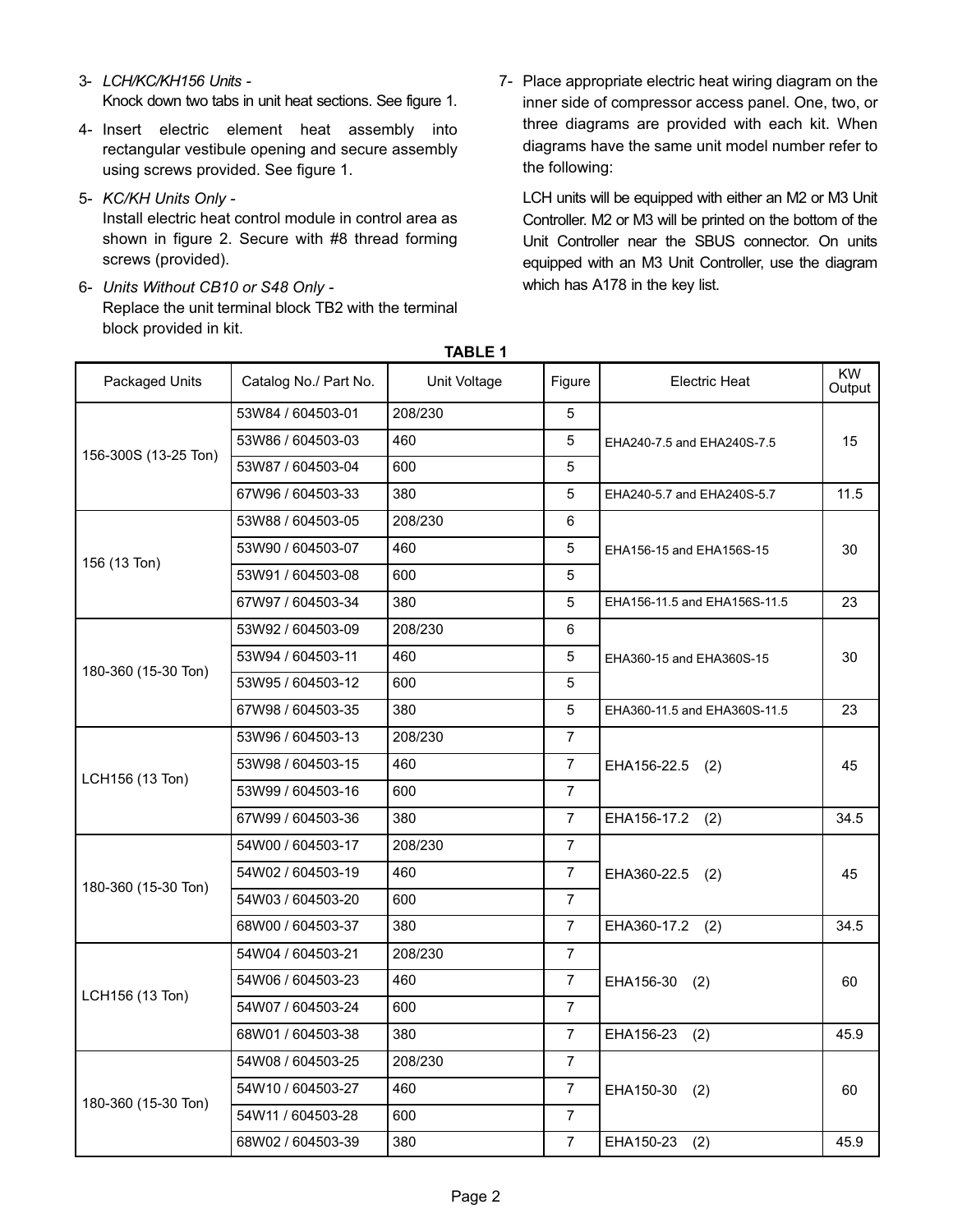|                     | 54W12 / 604503-29 | 208/230 | 7 |                 |      |
|---------------------|-------------------|---------|---|-----------------|------|
|                     | 54W14 / 604503-31 | 460     |   | EHA360-45 (2)   | 90   |
| 210-360 (15-30 Ton) | 54W15 / 604503-32 | 600     | 7 |                 |      |
|                     | 68W03 / 604503-40 | 380     | 7 | EHA360-34.5 (2) | 68.9 |
|                     | 73W98 / 604503-41 | 208/230 | 7 |                 |      |
|                     | 73W99 / 604503-42 | 460     |   | EHA150-60 (2)   | 120  |
| 300-360 (15-30 Ton) | 74W00 / 604503-43 | 600     | 7 |                 |      |
|                     | 74W01 / 604503-44 | 380     |   | EHA150-45.9 (2) | 91.8 |

(2) Two electric heat assemblies.



**FIGURE 1**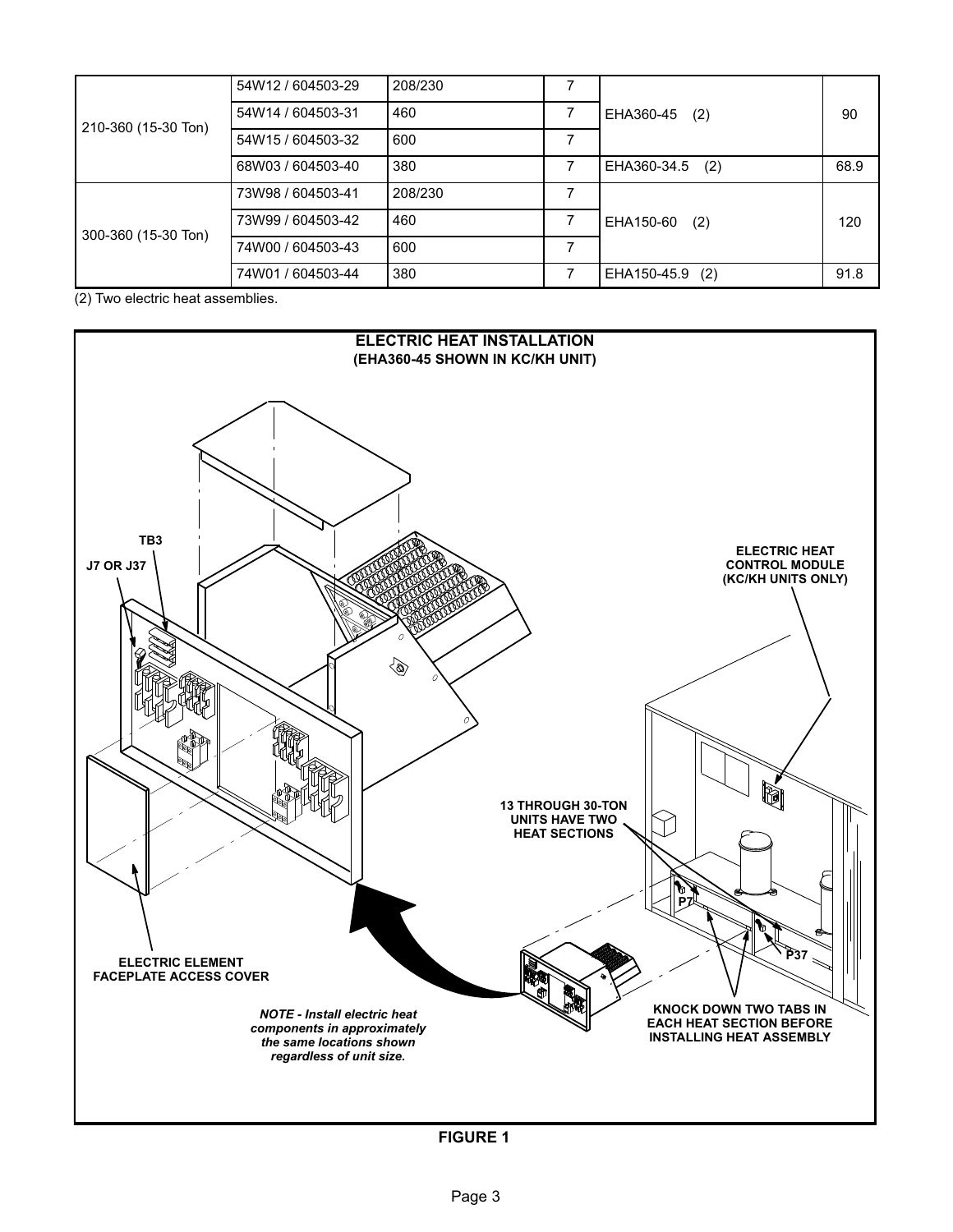### **Electrical Connections**

Wiring must conform to local codes and NEC/CEC. Refer closely to wiring diagram in this instruction and the following information: If electric heat assembly is being installed in an existing unit, a change in power supply wiring and disconnect switch or circuit breaker may be required. Remove the original supply wires or disconnect at power source. Refer to heater nameplate for minimum circuit ampacity and maximum fuse size.

### **WARNING Electric shock hazard. Can cause injury or death. Before attempting to perform any service or maintenance, turn the electrical power to unit OFF at disconnect switch(es). Unit may have multiple power supplies. ELECTRIC**

### **KC/KH Units Control Wiring**

Refer to figure 2.

*Note - Install electric heat control module before making wire connections. See Installation section.*

- 1- Connect wire from electric heat control assembly marked GND to grounding tab.
- 2- Connect wire marked "TB13-L2" to "L2" of TB13 terminal block.
- 3- Connect wire marked "TB13-L3" to "L3" of TB13 terminal block.
- 4- Remove the jumper plug from J2; connect J2 to P2 plug located near J2.
- 5- Route wires marked "P7" and "P37" to the location shown in figure 2 and secure harness with wire ties provided.
- 6- Connect wires marked "J7" and "J37" in electric heat assemblies to pigtail wires marked "P7" and "P37" from kt harness.

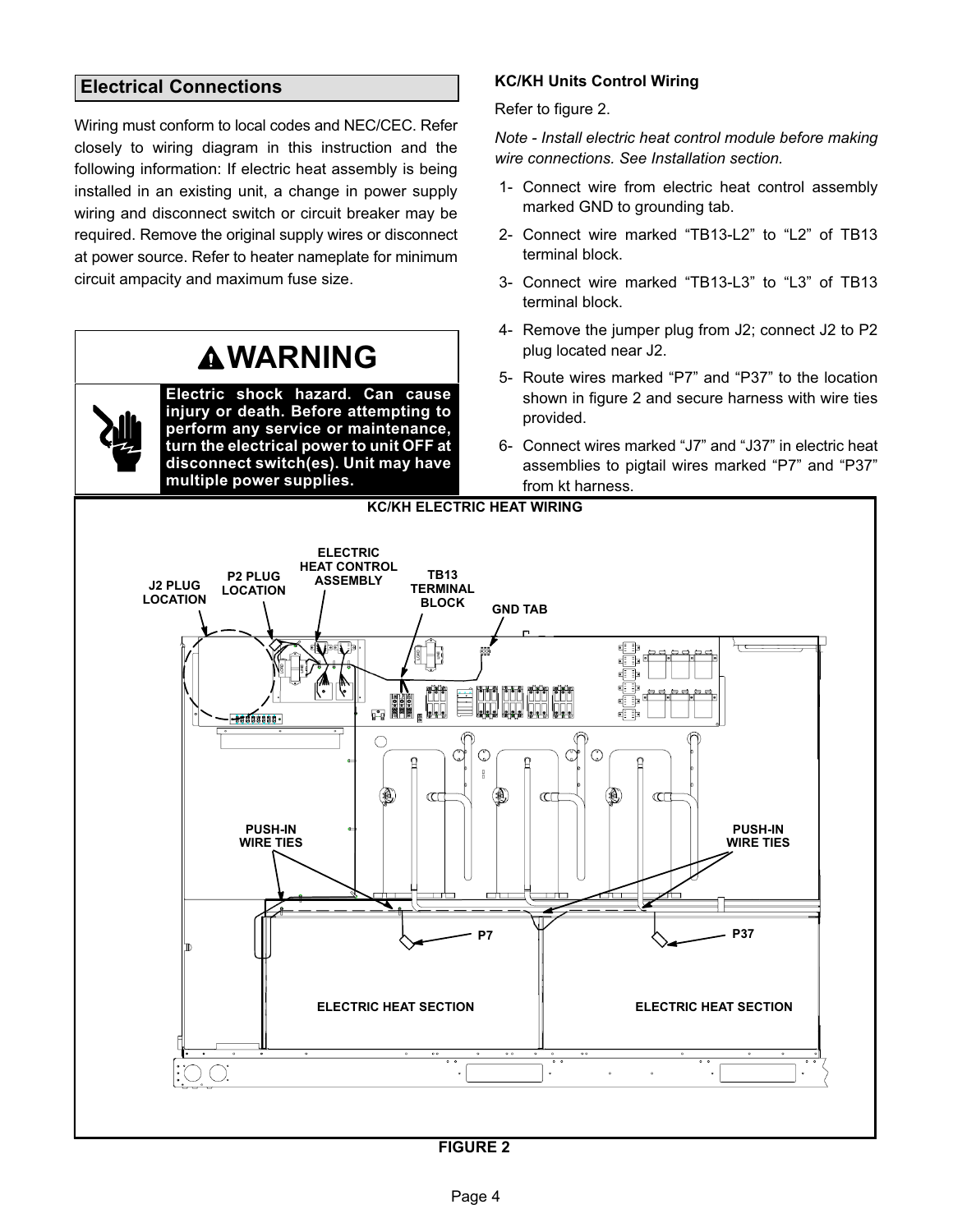### **LCH Units Control Wiring**

Refer to figure 3.

- 1- Locate and disconnect J7 and J37 jumper plug from harness. See figure 2.
- 2- Cut wire ties that bundle P7 and J37 harnesses; do

not damage wires.

- 3- Route P37 to the right heat section as shown in figure 2.
- 4- Connect electric heat assembly wires marked "J7" and "J37" to pigtail wires marked "P7" and "P37".



**FIGURE 3**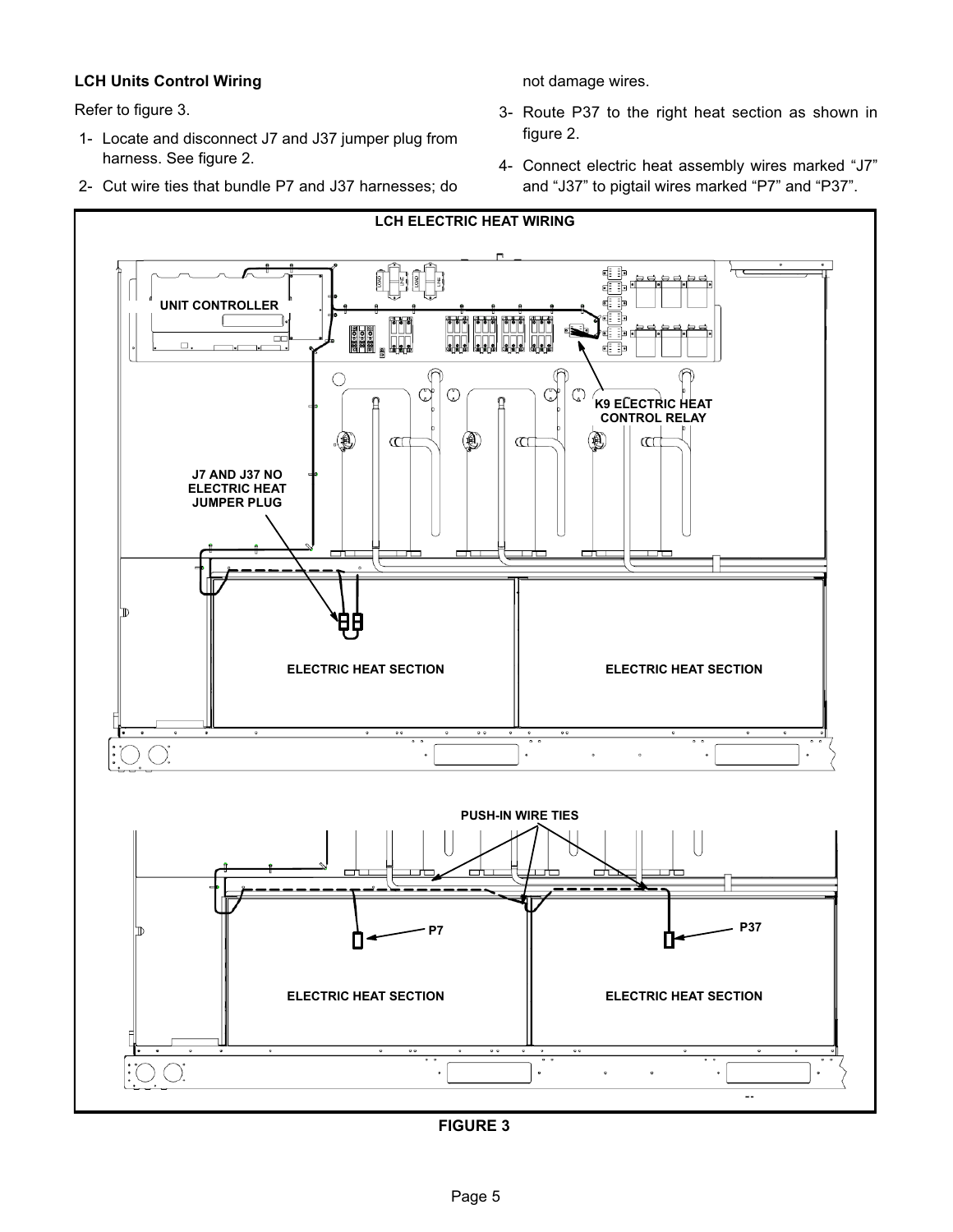### **Power Wiring**

- 1- Review heater installed nameplate for MCA values and enlarge power entry knockouts as needed.
- 2- Connect electric heat power wiring to unit terminal block TB2 as shown in figure 4. Also see figure 5, 6, or 7 depending on the options included on the electric heat assembly.
- 3- Route the other side of the electric heat power wiring through the bottom of the disconnect box and the side of the electric heat compartment. Connect power wiring to electric heat fuse block F3 or electric heat terminal block TB3. See figure 4.



**FIGURE 4**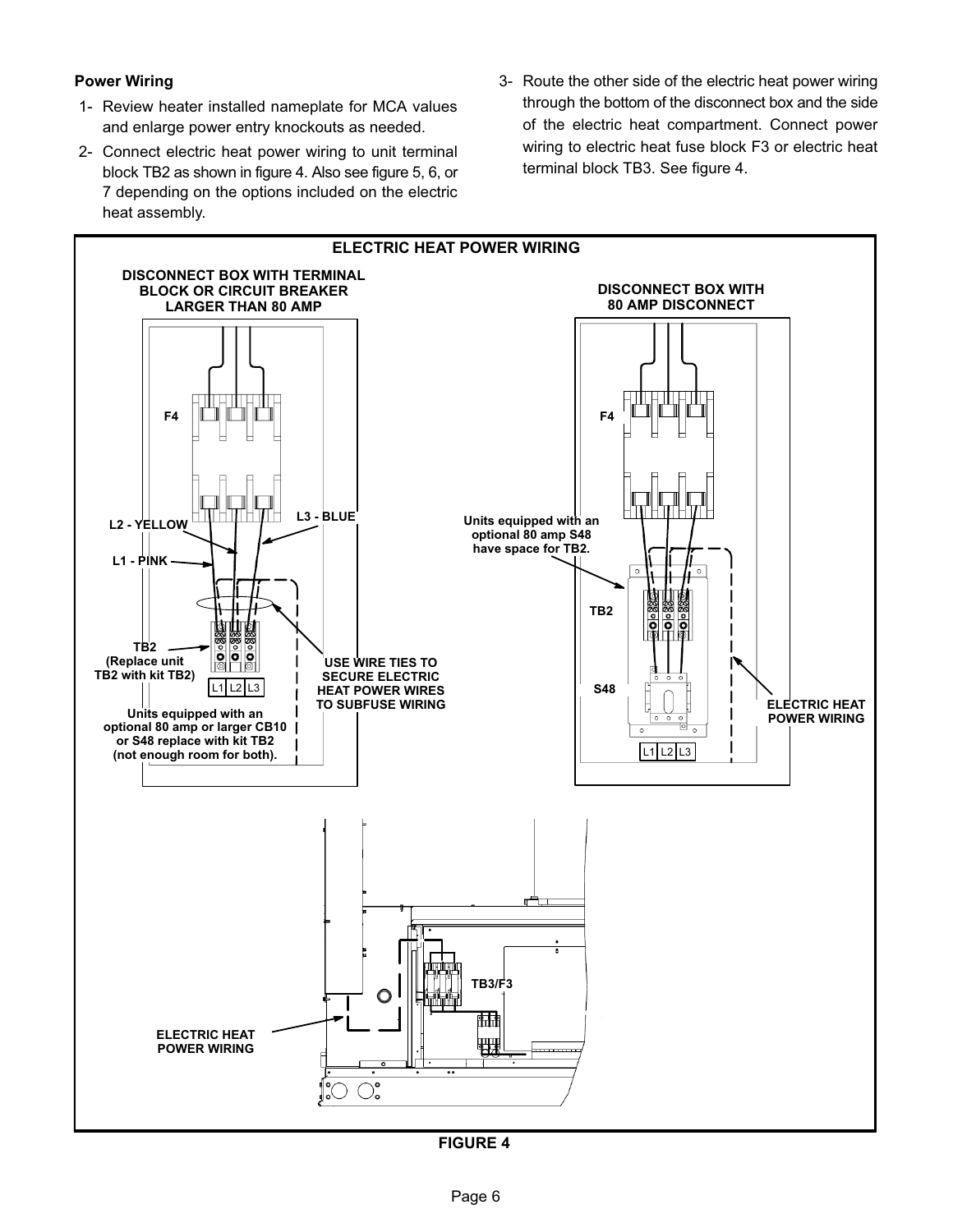

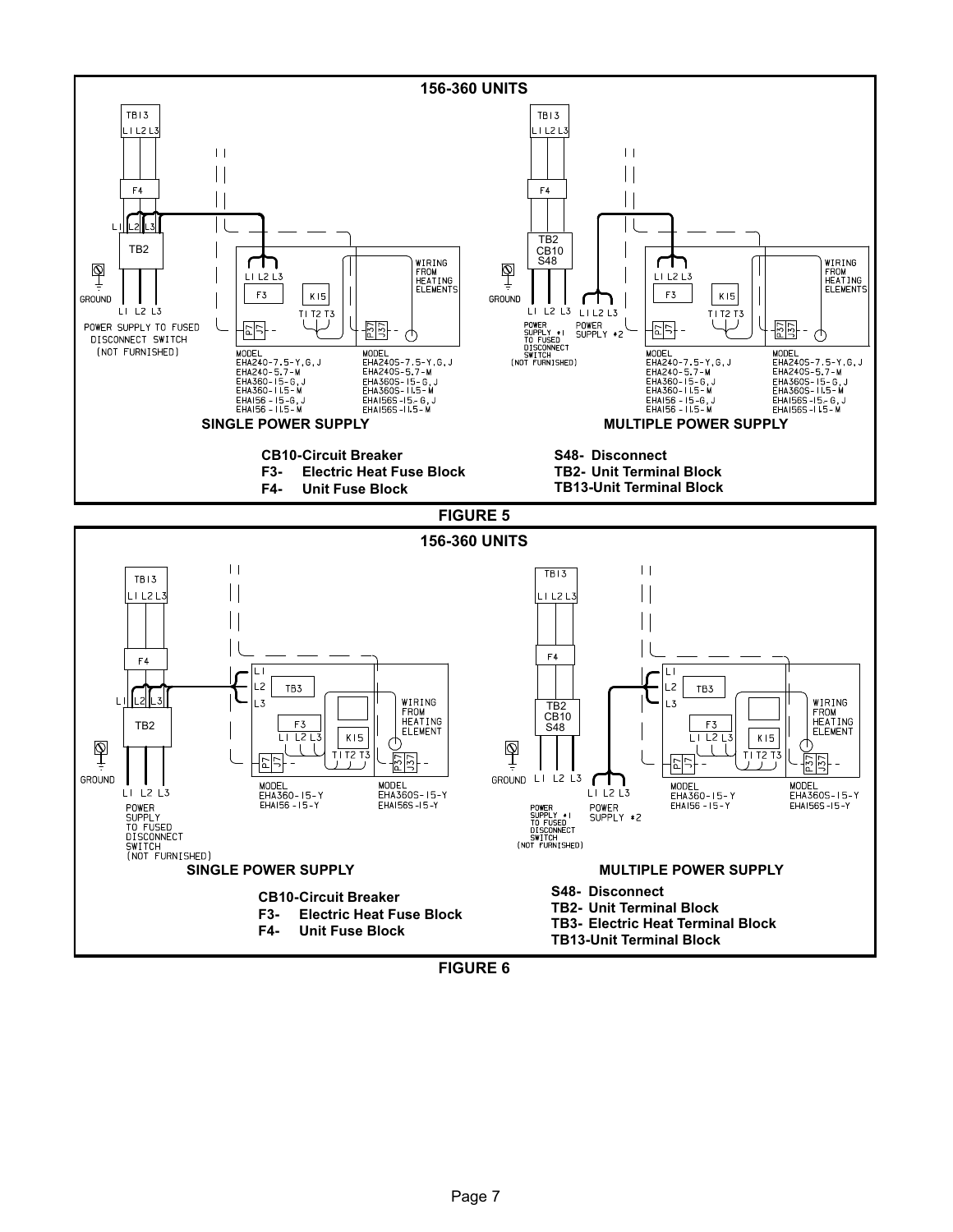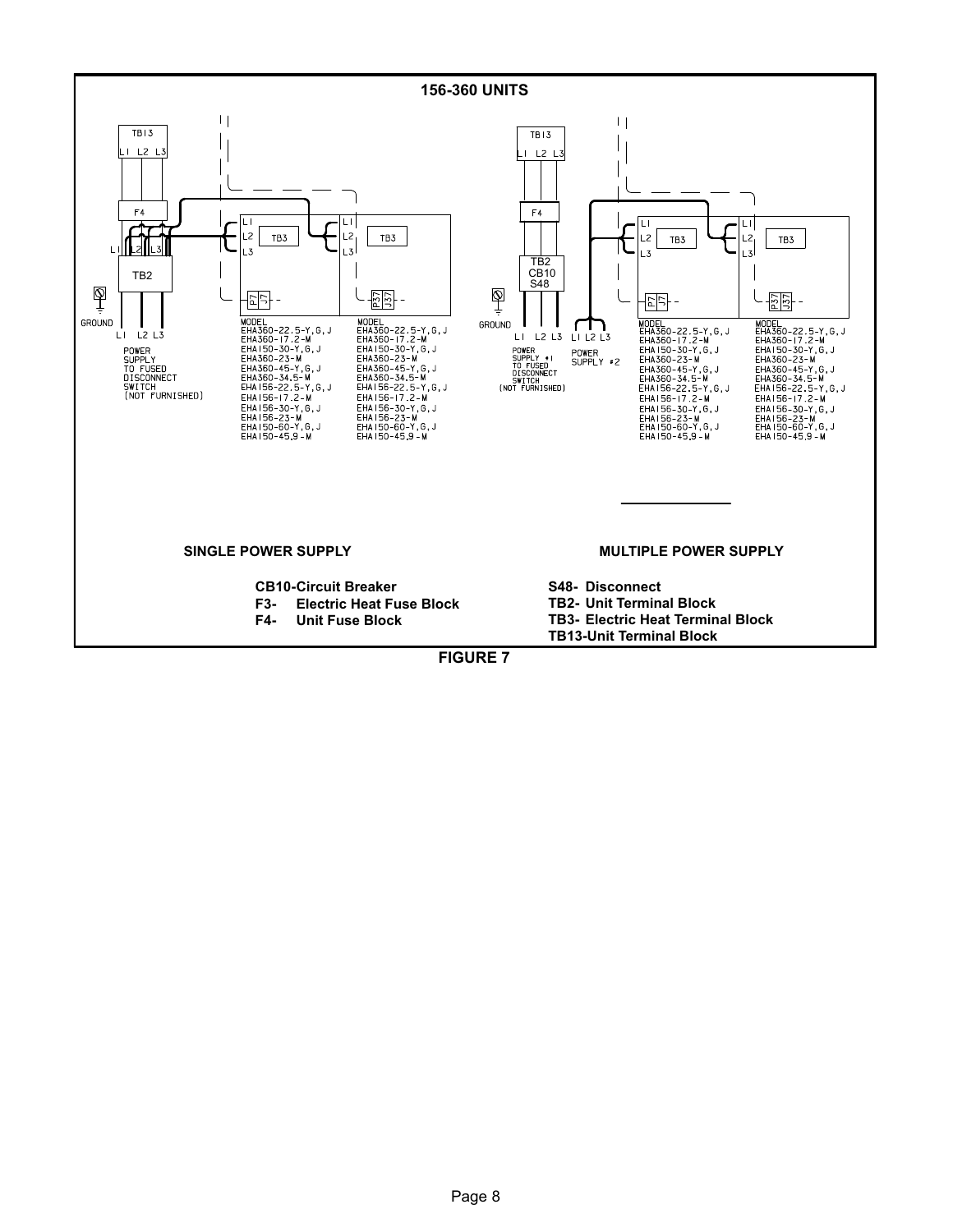### **Electric Heat Door Assembly**

### **KC/KH Units With Non-Hinged Access Doors Only**

- 1- Install electric heat door assembly after electric heat assembly and wiring is completed.
- 2- Remove the front middle and right side mullions as shown in figure 8.



**FIGURE 8**

- 3- Remove the screw installed in the upper left corner of the left electric heat section. Position electric heat door assemblies in the electric heat openings as shown in figure 9. Make sure the doors open in the directions indicated.
- 4- Secure each door from the inside of the compartment as shown in figure 9. Secure with #10 sheet metal screws provided. Replace the screw which was removed in the previous step.
- 5- Make sure the hinged doors open and close properly. Adjust hinges if necessary.

### **Blower Speed Requirements**

EHA electric heater applications require specific blower air volumes. Refer to page 10 for LCH/KC/KH156, 180, 210, 240, 300S proper blower speeds and page 11 for LCH242, 300H, 360 proper blower speeds.

*Note - Minimum air requirements are shown in tables; do not set CFM lower than minimum CFM listed.*



**FIGURE 9**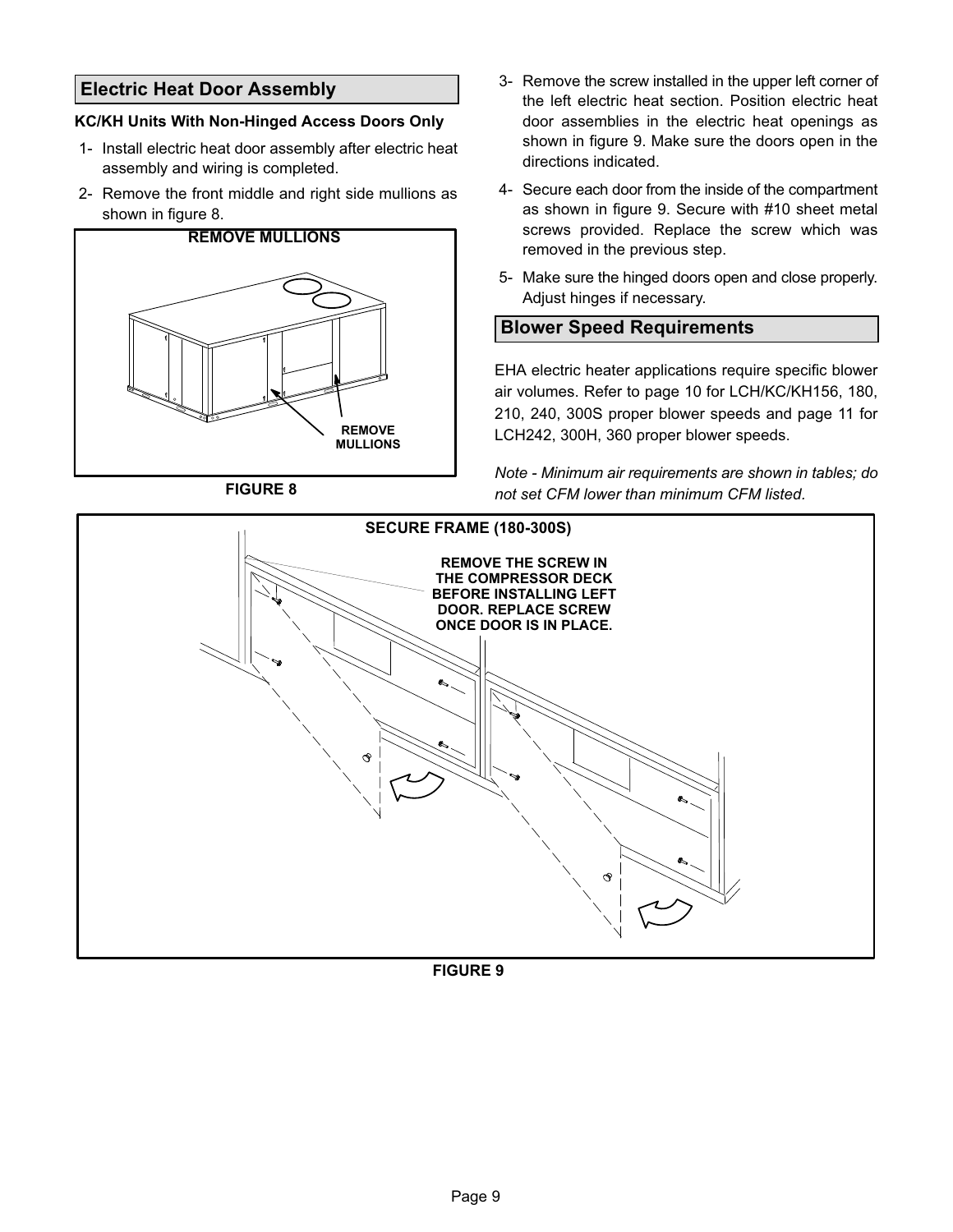### BLOWER DATA - 156, 180, 210, 240, 300S BLOWER DATA - 156, 180, 210, 240, 300S

BLOWER TABLE INCLUDES RESISTANCE FOR BASE UNIT ONLY WITH DRY INDOOR COIL & AIR FILTERS IN PLACE<br>FOR ALL UNITS ADD: BLOWER TABLE INCLUDES RESISTANCE FOR BASE UNIT ONLY WITH DRY INDOOR COIL & AIR FILTERS IN PLACE FOR ALL UNITS ADD:

- 1 Wet indoor coil air resistance of selected unit.
- 2 Any factory installed options air resistance (electric heat, economizer, etc.)
- 1 Wet indoor coil air resistance of selected unit.<br>2 Any factory installed options air resistance (electric heat, economizer, etc.)<br>3 Any field installed accessories air resistance (electric heat, duct resistance, di 3 - Any field installed accessories air resistance (electric heat, duct resistance, diffuser, etc.)

2750 and 3000 CFM pertain to LCH units only. 2750 and 3000 CFM pertain to LCH units only.

## MINIMUM AIR VOLUME REQUIRED FOR USE WITH OPTIONAL ELECTRIC HEAT **MINIMUM AIR VOLUME REQUIRED FOR USE WITH OPTIONAL ELECTRIC HEAT**

LCH156H units require 5200 cfm minimum air with electric heat. LCH156H units require 5200 cfm minimum air with electric heat.

All other units require 6000 cfm minimum air with electric heat.

|                                                                  |                                                 | 2.60                    | <b>BHP</b> |      |                |                |              |                  |                | 4.45             | 4.70 | 5.00                      | 5.30       | 5.60             | 5.30 | 6.25             | 6.55 | 6.90       |                            | .<br>.<br>.  | $\frac{8}{6}$ | 8.35             | 8.75    | 9.15             | 9.60       | 10.05      | 10.45 | 10.90 | 11.40 |              |       | $\begin{array}{c} \rule{0.2cm}{0.15mm} \end{array}$ |        |               |                |       |               |
|------------------------------------------------------------------|-------------------------------------------------|-------------------------|------------|------|----------------|----------------|--------------|------------------|----------------|------------------|------|---------------------------|------------|------------------|------|------------------|------|------------|----------------------------|--------------|---------------|------------------|---------|------------------|------------|------------|-------|-------|-------|--------------|-------|-----------------------------------------------------|--------|---------------|----------------|-------|---------------|
|                                                                  |                                                 |                         | <b>RPM</b> |      |                | $\blacksquare$ |              | $\frac{1}{1}$    | 1205           | <b>210</b>       | 1215 | <b>225</b>                | <b>230</b> | 235              | 1240 | 1250             | 1255 | 1265       | 1270                       | 1275         | 1285          | <b>290</b>       | 1300    | 1305             | 1315       | 1325       | 1330  | 1340  | 1350  |              |       |                                                     |        |               |                | I     |               |
|                                                                  |                                                 |                         | BHP        |      |                |                |              | $\frac{1}{1}$    | 3.85           | 4.10             | 4.35 | 4.65                      | 4.90       | 5.20             | 5.50 | 5.80             | 6.10 | 6.45       | 6.75                       | 7.10         | 7.45          | 7.85             | 8.25    | 8.60             | 0.00       | 9.40       | 9.85  | 10.30 | 10.80 | 11.20        |       |                                                     |        |               |                |       |               |
|                                                                  |                                                 | 2.40                    | <b>RPM</b> |      |                |                |              |                  | 1160           | 1165             | 1175 | 1180                      | 1185       | 1195             | 1200 | 1205             | 1215 | 1220       | 1225                       | <b>1235</b>  | 1240          | <b>1250</b>      | 1260    | 1265             | 1275       | 1280       | 1290  | 1300  | 1310  | 1315         |       |                                                     |        |               |                |       |               |
|                                                                  |                                                 |                         | <b>BHP</b> |      |                | I.             |              | 3.30             | 3.55           | 3.75             | 4.05 | 4.25                      | 4.50       | 4.80             | 5.10 | 5.35             | 5.65 | 5.95       | 6.30                       | 6.60         | 6.95          | .30              | 7.65    | 8.05             | 8.40       | 8.85       | 9.25  | 9.65  | 10.10 | 10.55        | 11.05 | 11.50                                               |        | $\frac{1}{1}$ |                | l.    | $\frac{1}{1}$ |
|                                                                  |                                                 | 2.20                    | <b>RPM</b> |      | ı              | J.             |              | 1110             | 1115           | 1120             | 1130 | 1135                      | 1140       | 1150             | 1155 | 1160             | 1170 | 1175       | 1185                       | 1190         | 1200          | <b>1205</b>      | 1215    | 1225             | 1230       | 1240       | 1250  | 1255  | 1265  | 1275         | 1285  | 1295                                                |        |               | J              | ÷.    | ł             |
|                                                                  |                                                 |                         | <b>BHP</b> |      |                |                |              | 3.00             | 3.25           | 3.45             | 3.65 | 3.90                      | 4.15       | 4.40             | 4.70 | 4.95             | 5.20 | 5.50       | 5.85                       | 6.10         | 45<br>ق       | 6.75             | 7.15    | 7.50             | 7.85       | 8.25       | 8.65  | 9.05  | 0.40  | 9.85         | 10.30 | 10.80                                               | 11.25  |               |                | ı     | ı             |
|                                                                  |                                                 | 2.00                    | <b>RPM</b> |      |                | I              |              | 1060             | 1070           | 1075             | 1080 | 1085                      | 1095       | 1100             | 1110 | 1115             | 120  | <b>130</b> | 1140                       | 1145         | 1155          | 1160             | 1170    | 1180             | 1185       | 1195       | 1205  | 1215  | 1220  | 1230         | 1240  | 1250                                                | 1260   |               |                |       |               |
|                                                                  |                                                 | 1.80                    | <b>BHP</b> |      |                |                | 2.55         | 2.70             | 2.90           | 3.10             | 3.30 | 3.55                      | 3.80       | 4.00             | 4.25 | 4.50             | 4.80 | 5.05       | 5.35                       | 5.60         | 5.95          | 6.25             | 6.60    | 6.90             | 7.25       | 7.65       | 8.05  | 8.35  | 8.75  | 9.20         | 9.60  | 10.05                                               | 10.50  | 11.00         | 11.45          |       |               |
|                                                                  |                                                 |                         | <b>RPM</b> |      |                | $\frac{1}{1}$  | 1005         | 1010             | 1020           | 1025             | 1030 | 1040                      | 1045       | 1050             | 060  | 1065             | 1075 | 1080       | 1090                       | 1095         | 1105          | 1115             | 1125    | 1130             | 1140       | 1150       | 1160  | 1165  | 1175  | 1185         | 1195  | 1205                                                | 1215   | 1225          | 1235           |       | ţ             |
|                                                                  |                                                 |                         | <b>BHP</b> |      |                | 2.10           | 2.25         | 2.45             | 2.60           | 2.80             | 3.00 | 3.20                      | 3.40       | 3.65             | 3.85 | 4.10             | 4.35 | 4.60       | 4.85                       | 5.10         | 5.40          | 5.75             | 6.05    | 6.35             | 6.70       | 7.05       | 7.40  | 7.75  | 8.15  | 8.55         | 8.95  | 9.40                                                | 0.80   | 10.25         | 10.70          | 11.20 | $\frac{1}{1}$ |
|                                                                  |                                                 | 1.60                    | <b>RPM</b> |      |                | 950            | 955          | 960              | 965            | 970              | 980  | 985                       | 995        | 1000             | 1010 | 1015             | 1025 | 030        | 1040                       | 1045         | 1055          | 1065             | 1075    | 1080             | 1090       | 1100       | 1110  | 1120  | 1130  | 1140         | 150   | 1160                                                | 1170   | 180           | $\frac{1}{90}$ | 1200  |               |
|                                                                  | TOTAL STATIC PRESSURE - Inches Water Gauge (Pa) | $\overline{4}$          | <b>BHP</b> |      | 021            | 1.85           | 2.00         | 215              | 2.30           | 2.45             | 2.65 | 2.85                      | 3.05       | 3.25             | 3.45 | 3.65             | 3.90 | 4.15       | 4.40                       | 4.65         | 4.95          | 5.25             | 5.50    | 5.80             | 6.10       | 6.45       | 6.80  | 7.15  | 7.50  | 7.85         | 8.25  | 8.65                                                | 9.05   | 9.55          | 10.00          | 10.45 | 10.90         |
|                                                                  |                                                 |                         | <b>RPM</b> |      | 885            | 890            | 600          | 905              | 910            | 915              | 925  | 930                       | 940        | 945              | 955  | 960              | 970  | 975        | 985                        | 995          | 1005          | 1015             | 1020    | 1030             | 1040       | 1050       | 1060  | 1070  | 1080  | 1090         | 1100  | 1110                                                | 1120   | 1135          | 1145           | 1155  | 1165          |
|                                                                  |                                                 |                         | <b>BHP</b> | 1.30 | 1.45           | 0.60           | 1.70         | 1.85             | 200            | 2.15             | 2.35 | 2.50                      | 2.70       | 2.90             | 3.05 | 3.25             | 3.45 | 3.70       | 3.95                       | 4.20         | 4.45          | 4.65             | 4.95    | 5.25             | 5.50       | 5.85       | 6.15  | 6.45  | 6.80  | 7.20         | 7.60  | 7.95                                                | 8.35   | 8.75          | 0.20           | 9.65  | 10.05         |
|                                                                  |                                                 | 1.20                    | <b>RPM</b> | 820  | 825            | 830            | 840          | 845              | 850            | 855              | 865  | 870                       | 880        | 890              | 895  | 905              | 910  | 920        | 930                        | 940          | 950           | 955              | 965     | 975              | 985        | 995        | 1005  | 1015  | 1025  | 1040         | 1050  | 1060                                                | 1070   | 1080          | 095            | 1105  | 1115          |
|                                                                  |                                                 | 8                       | <b>BHP</b> | 1.10 | $\overline{5}$ | 30             | 1.45         | <b>60</b>        | 1.70           | 1.85             | 2.00 | 2.15                      | 2.30       | 2.50             | 2.65 | 2.85             | 3.05 | 3.25       | 3.45                       | 3.70         | 3.95          | 4.15             | 45<br>4 | 4.70             | 4.95       | 5.25       | 5.55  | 5.85  | 6.15  | 6.55         | 6.90  | 7.20                                                | 7.60   | 8.00          | 8.40           | 8.85  | 0.30          |
|                                                                  |                                                 |                         | <b>RPM</b> | 755  | 760            | 765            | 775          | 780              | 785            | 795              | 800  | 810                       | 815        | 825              | 835  | 840              | 850  | 860        | 870                        | 880          | 890           | 900              | 910     | 920              | 930        | 940        | 950   | 960   | 970   | 985          | 995   | 1005                                                | 1015   | 1030          | 1040           |       | 1055<br>1065  |
|                                                                  |                                                 | 80                      | <b>BHP</b> | 0.90 | 1.00           | 1.10           | 1.20         | 1.30             | 1.40           | 1.55             | 1.65 | 1.80                      | 1.95       | $2.10$<br>$2.25$ |      | 2.45<br>2.60     |      | 2.80       | 3.00                       | 3.20         | 3.40          | 3.65             | 3.85    | 4.10             | 4.35       | 4.65       | 4.90  | 5.20  | 5.50  | 5.85<br>6.15 |       | 6.55                                                | 6.85   | 7.20          | 7.65           |       | 8.05<br>8.45  |
|                                                                  |                                                 | ö                       | <b>RPM</b> | 680  | 685            | 695            | 700          |                  | $\frac{5}{12}$ | 725              | 730  | 740                       | 750        | 755<br>765       |      | 775<br>785       |      | 795        | 805                        | 815          | 825           | 835              | 845     | 855              | 865        | 880        | 890   | 900   | 910   | 925          | 935   | 950                                                 | 960    | 970           | 985            | 1000  | 1010          |
|                                                                  |                                                 | 8                       | <b>BHP</b> | 0.70 | 0.75           |                | 0.85<br>0.95 | 1.05             | 1.10           | $1.25$<br>$1.35$ |      | $45076$<br>$750$<br>$750$ |            |                  |      | $2.00$<br>$2.15$ |      | 2.35       | 2.50                       | 2.70         | 2.90          | 3.10             | 3.30    | 3.55             | 3.80       | 4.00       | 4.30  | 4.55  | 4.85  | 5.15         | 5.45  | 5.75                                                | 6.15   | 6.45          | 6.85           | 7.25  |               |
|                                                                  |                                                 | o                       | <b>RPM</b> | 600  | 610            | 615            | 620          | 630              | 635            | 645              | 655  | 660                       | 670        | 680              | 690  | <b>DLZ</b>       |      | 720<br>730 |                            | 745<br>755   |               | 765<br>775       |         | <b>DOS</b>       |            | 810        | 825   | 835   | 850   | 860          | 875   | 885                                                 | 900    | 910           | 925            | 940   | 950           |
|                                                                  |                                                 | $\overline{\mathbf{f}}$ | <b>BHP</b> | 0.50 | 0.55           | 0.60           | 0.70         | 0.75             | 0.85           | 0.90             | 1.00 | 1.10                      | 1.25       | 1.35             | 1.45 | 1.75             |      | 1.90       | 2.05                       | 2.20<br>2.35 |               | 2.60             |         | $3.00$<br>$3.20$ |            | 3.40       | 3.65  | 3.90  | 4.20  | 4.45         | 4.75  | 5.05                                                | 5.40   | 5.65          | 6.00           |       | 6.40<br>6.80  |
|                                                                  |                                                 | o                       | <b>RPM</b> | 505  | 515            | 520            | 530          | 540              | 545            | 555              | 565  | 575                       | 585        | 595              | 605  | 615              | 630  | 640        | 650                        | 665          | 675           | 690              | 700     |                  | 715<br>725 | 740        | 750   | 765   | 780   | <b>DBZ</b>   | 805   | 820                                                 | 835    | 845           | 860            |       | 875<br>890    |
|                                                                  |                                                 |                         | <b>BHP</b> | 0.30 | 0.35           | 0.40           | 0.45         | $0.50$<br>$0.55$ |                | 0.60             | 0.70 | 0.75                      | 0.85       | $0.95$<br>1.05   |      | 1.30             |      |            | $7.56$<br>$7.76$<br>$7.85$ |              |               | $2.00$<br>$2.20$ |         | 2.40<br>2.55     |            | 2.80       | 3.00  | 3.25  | 3.50  | 3.75         | 4.00  | 4.30                                                | 4.60   | 4.90          | 5.20           |       | 5.55<br>5.90  |
|                                                                  |                                                 | 20<br>o                 | <b>RPM</b> | 385  | 395            | 405            | 415          | 425              | 435            | 445              | 455  | 470                       | 480        | 495              | 505  | 520              | 530  | 545        | 560                        | 570<br>585   |               | 600              | 615     | 630              | 640        | 655<br>670 |       | 685   | 700   | 715          | 730   | 745                                                 | 760    | 775           | 790            | 805   | 820           |
| All other units require 6000 cfm minimum air with electric heat. | άr                                              | Volume                  | cfm        | 2750 | 3000           | 3250           | 3500         | 3750             | 4000           | 4250             | 4500 | 4750                      | 5000       | 5250             | 5500 | 5750             | 6000 | 6250       | 6500                       | 6750         | 7000          | 7250             | 7500    | 7750             | 8000       | 8250       | 8500  | 8750  | 9000  | 9250         | 9500  | 9750                                                | 10,000 | 10,250        | 10,500         |       | 10,750        |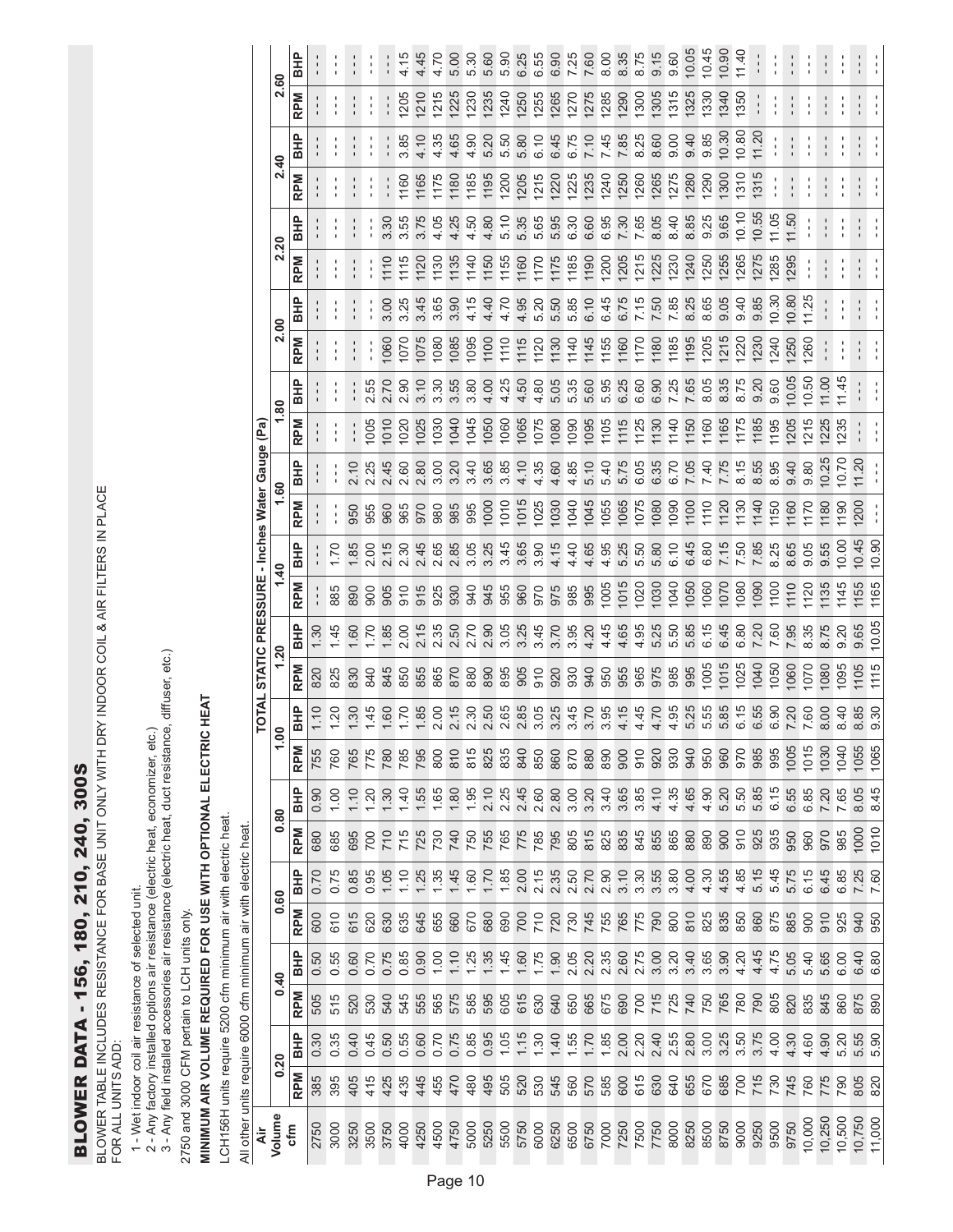**BLOWER DATA - 242, 300H, 360** BLOWER DATA - 242, 300H, 360

BLOWER TABLE INCLUDES RESISTANCE FOR BASE UNIT ONLY WITH DRY INDOOR COIL & AIR FILTERS IN PLACE FOR ALL UNITS ADD:

1 - Wet indoor coil air resistance of selected unit.

2 - Any factory installed options air resistance (electric heat, economizer, etc.)

1 - Wet indoor coil air resistance of selected unit.<br>2 - Any factory installed options air resistance (electric heat, economizer, etc.)<br>3 - Any field installed accessories air resistance (electric heat, duct resistance, di 3 - Any field installed accessories air resistance (electric heat, duct resistance, diffuser, etc.)

# MINIMUM AIR VOLUME REQUIRED FOR USE WITH OPTIONAL ELECTRIC HEAT **MINIMUM AIR VOLUME REQUIRED FOR USE WITH OPTIONAL ELECTRIC HEAT**

All units require 10,500 cfm minimum air with electric heat. All units require 10,500 cfm minimum air with electric heat.

|                       | 2.60           | <b>BHP</b> |            | 4.01                 | 4.30                          | 4.60            | 4.91                    | 5.24           | 5.59     | 5.97                   | 6.37    | 6.81 | 7.28         | 7.78    | 8.32   | 8.89    | 9.49   | 10.12         | 10.77         | 11.42                | ı                                | ı      | $\mathbf I$              |        |        |
|-----------------------|----------------|------------|------------|----------------------|-------------------------------|-----------------|-------------------------|----------------|----------|------------------------|---------|------|--------------|---------|--------|---------|--------|---------------|---------------|----------------------|----------------------------------|--------|--------------------------|--------|--------|
|                       |                | <b>RPM</b> |            | 974                  | 980                           | 987             | 994                     | $\overline{5}$ | 008      | 1016                   | 1025    | 1034 | 1044         | 1055    | 1066   | 1077    | 1089   | 1101          | 1112          | 1124                 | $\blacksquare$<br>$\mathbf{I}$   | ٠      | п<br>п                   | ı      |        |
|                       | $\frac{4}{3}$  | <b>BHP</b> | 3.40       | 89<br>က်             | 3.93                          | $\approx$<br>4. | 52<br>4                 | 85<br>4        | တ<br>5.1 | 5.56                   | 5.96    | 6.39 | 85<br>.<br>ت | 7.34    | 7.86   | 8.40    | 8.98   | 9.59          | 10.22         | 86<br>ö              | ı                                | ٠      | ı                        |        |        |
|                       |                | <b>RPM</b> | 932        | 938                  | 944                           | 951             | 957                     | 964            | 971      | 979                    | 988     | 997  | 1007         | 1018    | 1028   | 1039    | 1050   | 1062          | 1073          | 1085                 | $\blacksquare$<br>$\blacksquare$ | ı      | п<br>1                   | ٠      |        |
|                       | 2.20           | <b>BHP</b> | 3.10       | 3.35                 | 3.61                          | 3.88            | 4.18                    | 4.49           | 4.83     | 5.20                   | 5.59    | 6.01 | 6.46         | 6.93    | 7.43   | 7.96    | 8.51   | 0.10          | 0.71          | 10.35                | 11.00                            |        | ı                        | ı      |        |
|                       |                | <b>RPM</b> | 897        | 903                  | 909                           | 916             | 922                     | 929            | 937      | 945                    | 953     | 962  | 972          | 982     | 992    | 1003    | 1013   | 1025          | 1036          | 1048                 | 1059                             | ı      | п                        |        |        |
|                       | 2.00           | <b>BHP</b> | 2.82       | 3.05                 | 30<br>က်                      | 56<br>က         | 3.84                    | LO<br>4.1      | 4.48     | 4.83                   | 5.22    | 5.63 | 6.07         | 6.54    | 7.03   | 7.55    | 8.09   | 8.65          | 9.25          | 9.87                 | 10.52                            | 11.20  | п                        | ı      |        |
|                       |                | <b>RPM</b> | 861        | 868                  | 874                           | 880             | 887                     | 894            | 901      | 909                    | 918     | 927  | 936          | 946     | 957    | 967     | 978    | 989           | 1000          | 1011                 | 10.06 1023                       | 1035   | ı<br>1<br>$\blacksquare$ |        |        |
|                       | 1.80           | <b>BHP</b> | 56<br>Ñ    | 77<br><br>N          | 8<br>က                        | 24<br>ന്        | 51<br>က                 | 80<br>ო        | 4.11     | 4.45                   | 4.82    | 5.22 | 5.65         | 6.12    | 6.61   | 7.12    | 7.65   | 8.21          | 80<br>ထဲ      | 9.42                 |                                  | 10.74  | 11.43                    |        |        |
|                       |                | <b>RPM</b> | 824        | 831                  | 837                           | 843             | 850                     | 857            | 864      | 872                    | 881     | 890  | 900          | 910     | 921    | 932     | 943    | 954           | 965           | 976                  | 988                              | 1000   | 1012                     |        |        |
| $-$ In. w.g.          | $\frac{60}{ }$ | <b>BHP</b> | 2.30       | 50                   | 20<br>$\overline{\mathsf{N}}$ | 2.92            | 3.16                    | 43<br>ო        | 3.72     | 4.04                   | 4.39    | 4.78 | 5.19         | 5.64    | 6.12   | 6.62    | 7.16   | 7.71          | 8.30          | <u>ଚ</u><br>$\infty$ | 9.56                             | 10.24  | 10.94                    |        |        |
|                       |                | <b>RPM</b> | 784        | 790                  | 796                           | 802             | 809                     | 817            | 825      | 833                    | 843     | 852  | 862          | 873     | 884    | 895     | 505    | $\frac{8}{9}$ | 930           | 941                  | 953                              | 965    | <b>LL6</b>               | 1      |        |
|                       | 1.40           | <b>BHP</b> | 2.04       | $\overline{c}$<br>Μi | $\frac{4}{1}$<br>N            | 67<br>نہ        | 83<br>Νi                | <b>3.07</b>    | 3.34     | 3.63                   | 3.95    | 4.30 | 4.69         | 5.11    | 5.57   | 6.06    | 6.58   | 7.13          | 7.71          | 8.33                 | $\overline{98}$<br>ထဲ            | 9.66   | 10.38                    | 11.12  |        |
|                       |                | <b>RPM</b> | 738        | 744                  | 751                           | 758             | 766                     | 774            | 782      | 792                    | 801     | 812  | 823          | 834     | 845    | 857     | 869    | 881           | 894           | 906                  | 918                              | 930    | 943                      | 955    |        |
| TOTAL STATIC PRESSURE |                | <b>BHP</b> | 1.79       | 95                   | 2.12                          | 231<br>2        | 5<br>$\mathbf{\dot{v}}$ | 2.73           | 56<br>۲i | 3.24                   | 53<br>ຕ | 3.85 | 20<br>4      | 58<br>4 | 5.00   | 5.46    | 5.95   | 6.49          | 7.06          | $\overline{.67}$     | 8.32                             | 0.00   | 9.72                     | 10.48  | 11.26  |
|                       | 1.20<br>OO.    | <b>RPM</b> | 687        | 694                  | 702                           | 710             | 718                     | 727            | 737      | 747                    | 757     | 768  | 780          | 792     | 805    | 817     | 830    | 843           | 857           | 870                  | 883                              | 896    | 909                      | 922    | 935    |
|                       |                | BHP        | $\ddot{5}$ | 69                   | 85                            | 2.02            | 2.21                    | 2.42           | 2.64     | 2.88                   | 3.15    | 3.44 | 3.76         | 4.10    | 4.48   | 90<br>4 | 5.35   | 5.85          | 6.39          | 6.98                 | 7.61                             | 8.29   | 0.00                     | 9.75   | 10.54  |
|                       |                | <b>RPM</b> | 630        | 638                  | 646                           | 655             | 665                     | 675            | 685      | 696                    | 708     | 720  | 733          | 746     | 760    | 775     | 789    | 803           | $\frac{8}{8}$ | 832                  | 847                              | 861    | 875                      | 889    | 902    |
|                       |                | <b>BHP</b> | 1.27       | 1.41                 | 1.55                          | 1.72            | 1.90                    | 2.10           | 2.31     | 2.55                   | 2.81    | 3.10 | 3.41         | 3.73    | 4.07   | 4.44    | 4.83   | 5.27          | 5.75          | 6.29                 | 6.89                             | 7.53   | 8.23                     | 8.97   | 9.75   |
|                       | 0.80           | <b>RPM</b> | 565        | 574                  | 584                           | 594             | 605                     | 616            | 628      | 641                    | 653     | 667  | 681          | 696     | 711    | 727     | 744    | 760           | 776           | 792                  | 808                              | 824    | 839                      | 854    | 868    |
|                       |                | <b>BHP</b> | 0.99       | 1.12                 | 1.25                          | 1.40            | 1.56                    | 1.74           | 1.93     | 2.14                   | 2.38    | 2.65 | 2.95         | 3.26    | 3.60   | 3.95    | 4.31   | 4.70          | 5.14          | 5.62                 | 6.18                             | 6.78   | 7.44                     | 8.16   | 8.92   |
|                       | 0.60           | <b>RPM</b> | 497        | 506                  | 516                           | 527             | 539                     | 551            | 565      | 579                    | 593     | 608  | 624          | 640     | 657    | 674     | 692    | 711           | 729           | 748                  | 766                              | 784    | 801                      | 818    | 834    |
|                       |                | <b>BHP</b> | 0.65       | 0.79                 | 0.93                          | 1.08            | 1.24                    | 1.41           | 1.60     | 1.79                   | 2.00    | 2.22 | 2.47         | 2.75    | 3.06   | 3.39    | 3.74   | 4.12          | 4.53          | 4.98                 | 5.50                             | 6.06   | 6.67                     | 7.34   | 8.07   |
|                       | 0.40           | <b>RPM</b> | 433        | 441                  | 451                           | 462             | 473                     | 486            | 499      | 513                    | 528     | 544  | 561          | 578     | 596    | 615     | 634    | 653           | 674           | 695                  | 715                              | 736    | 757                      | 777    | 797    |
|                       |                | <b>BHP</b> | 0.26       | 0.41                 | 0.56                          | 0.73            | 0.89                    | 1.07           | 1.26     | 1.46                   | 1.66    | 1.88 | 2.11         | 2.36    | 2.64   | 2.93    | 3.24   | 3.58          | 3.95          | 4.37                 | 4.83                             | 5.35   | 5.92                     | 6.55   | 7.23   |
|                       | 0.20           | <b>RPM</b> | 372        | 382                  | 392                           | 402             | 414                     | 426            | 439      | 453                    | 467     | 483  | 499          | 516     | 534    | 553     | 572    | 592           | 613           | 635                  | 657                              | 680    | 704                      | 727    | 750    |
| Äir                   | Volume         | cfm        | 4000       | 4500                 | 5000                          | 5500            | 6000                    | 6500           | 7000     | 7500<br><b>Page 11</b> | 8000    | 8500 | 9000         | 9500    | 10,000 | 10,500  | 11,000 | 11,500        | 12,000        | 12,500               | 13,000                           | 13,500 | 14,000                   | 14,500 | 15,000 |